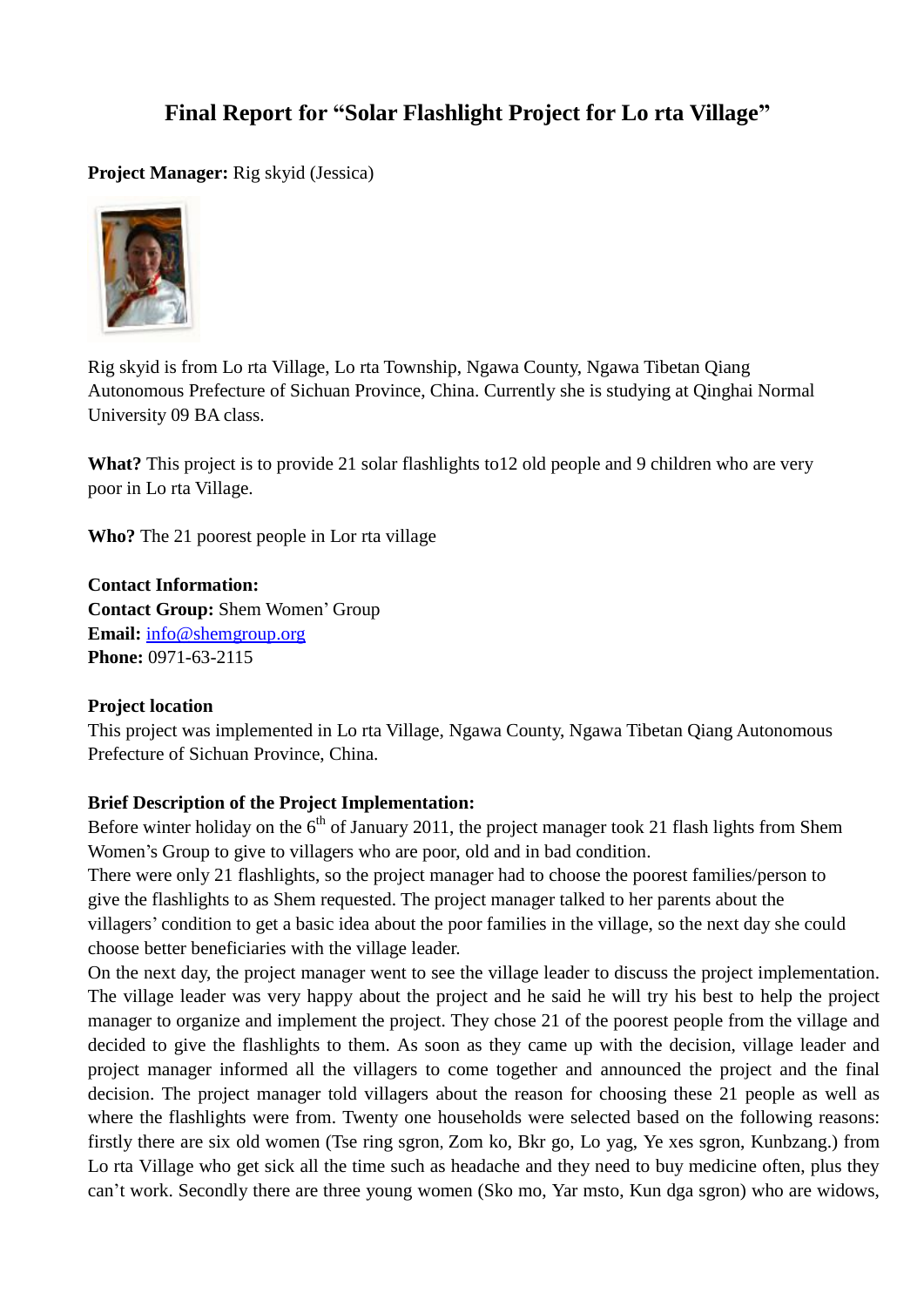they have children but they are living by themselves and everything depends on themselves. Thirdly, an old man ('og go) who has two children and he is divorced. His two children are with him and he is supporting their school fees and life. Another three men (Rig rgl, Tse ring nor bu, Chos rgyn yag ) are from poor families who don't have young people to labor to earn money for the family. Fourth, other people (Gnas brtn, Lha skyid, Klu sgub, Lha 'tsam, Bkr te, Bde legs, Snang mo, Tse lu) are also from poor families without young people in the family, and also they have many children to go to school and no more children stay home to help do house work.

The villagers were happy about the decision and they said it was the right decision. Those 21 flashlights were given to those poorest people in front of all the villagers after the announcement. And all the villagers were happy about it, especially the beneficiaries. After the distribution of flashlights, the project manager explained to the villagers again where they were from and how to use them. The villagers are very thankful for Shem and the Donor.

#### **Project result:**

After implemented the project, all the villagers said thanks for helping us, and the solar flashlight can not only protect environment but also save money for them. They also said that Lo rta Village is a remote area that transportation is also not convenient. Thus, to buy batteries for normal flashlights costs a lot of money, is not convenient and destroys environment by throwing away the used batteries. But these solar flashlights don't have these problems, so it is very useful and helpful for nomads.

#### **Photos of beneficiaries:**



*All the recipients are in this picture.*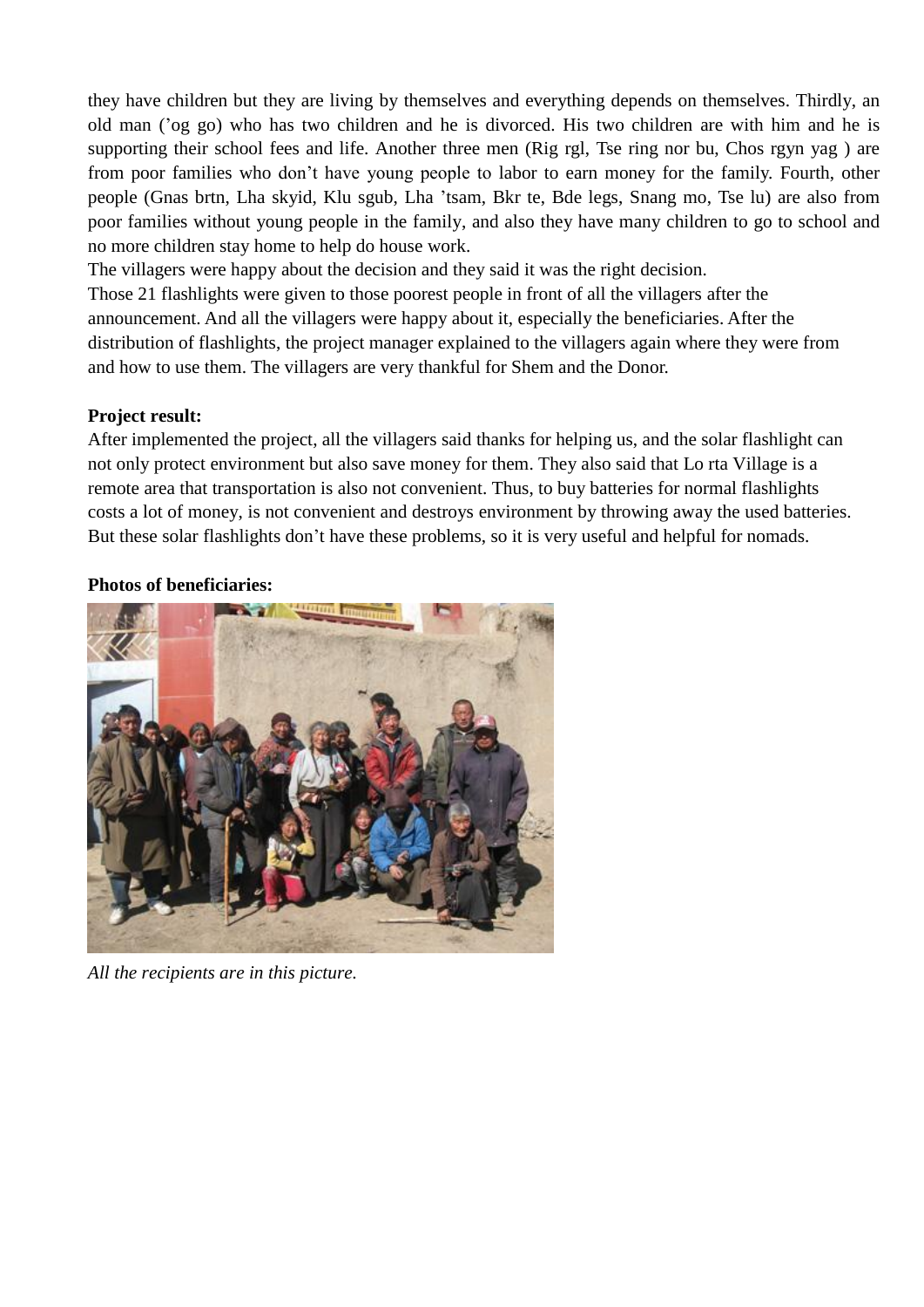

*The women who is closer in the photo is Yis xes smmron and she is a hardworking woman. She only has one daughter and her husband passed away when she was 30 years old.*



*Yokor is from a poor family and she is forty-seven years old. She has seven children and four of her children are going to school. She is a hardworking woman for her family, especially for sending her children to the school.*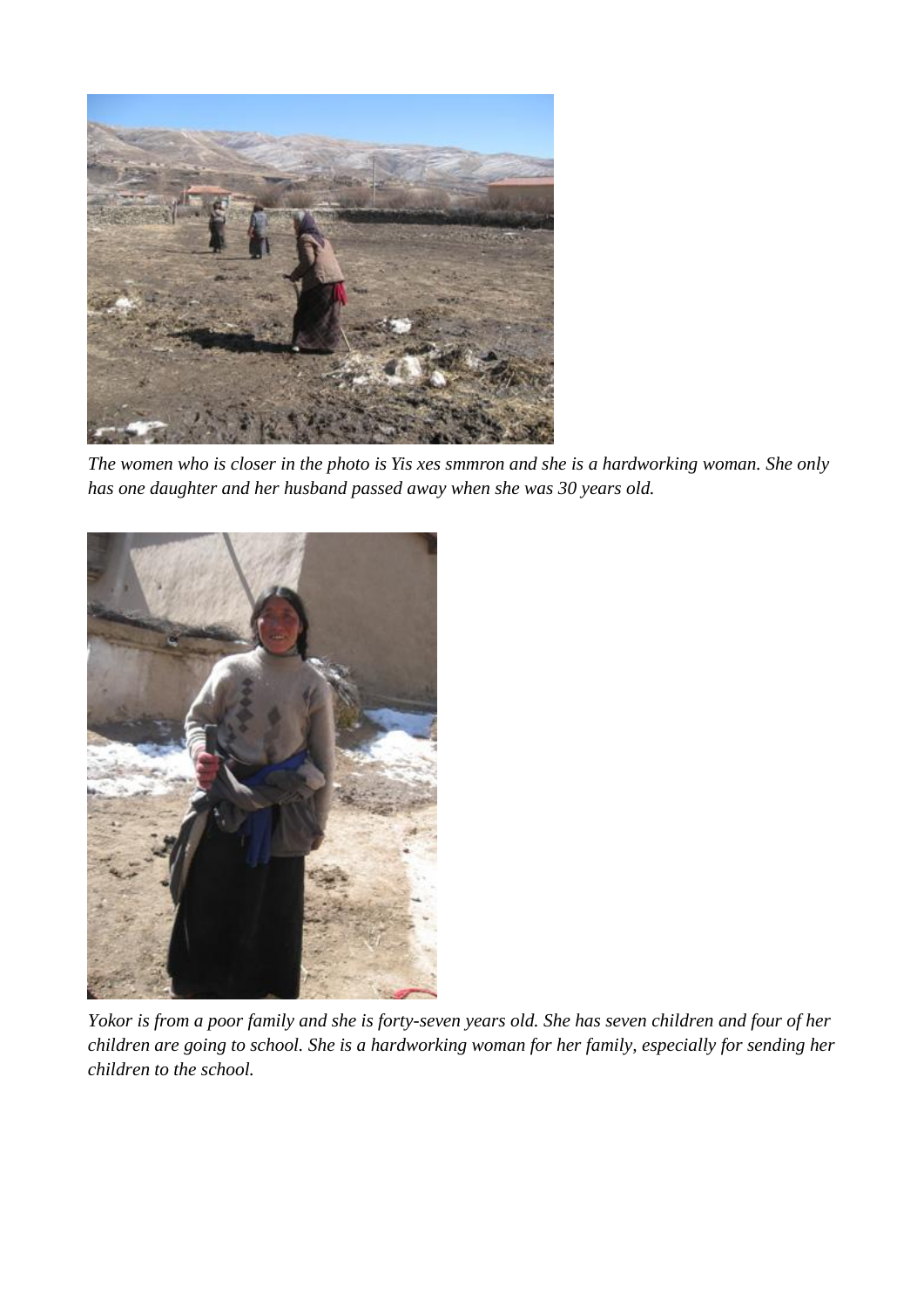

*He is a primary school student and his family has several children going school. He is good at study.*

#### $425$ 32  $\mu$ K 冲制  $51$ 函  $43$ ă  $\frac{1}{2}$ 美国 高业务 ¥  $H$ जनकुम् का  $27$ 蓟  $9.94$  $36$  $72$ 前 西  $71$ 划 副  $37$ K. 59 当  $66.$ X 学习  $s7$ 义 中国 孙 近  $29$ upad শ্ৰী 50  $\frac{1}{2}$  $37$ ર્વ  $71$ 断 50 केंग 58

## **The Name-list of beneficiaries:**

**List of the beneficiaries:**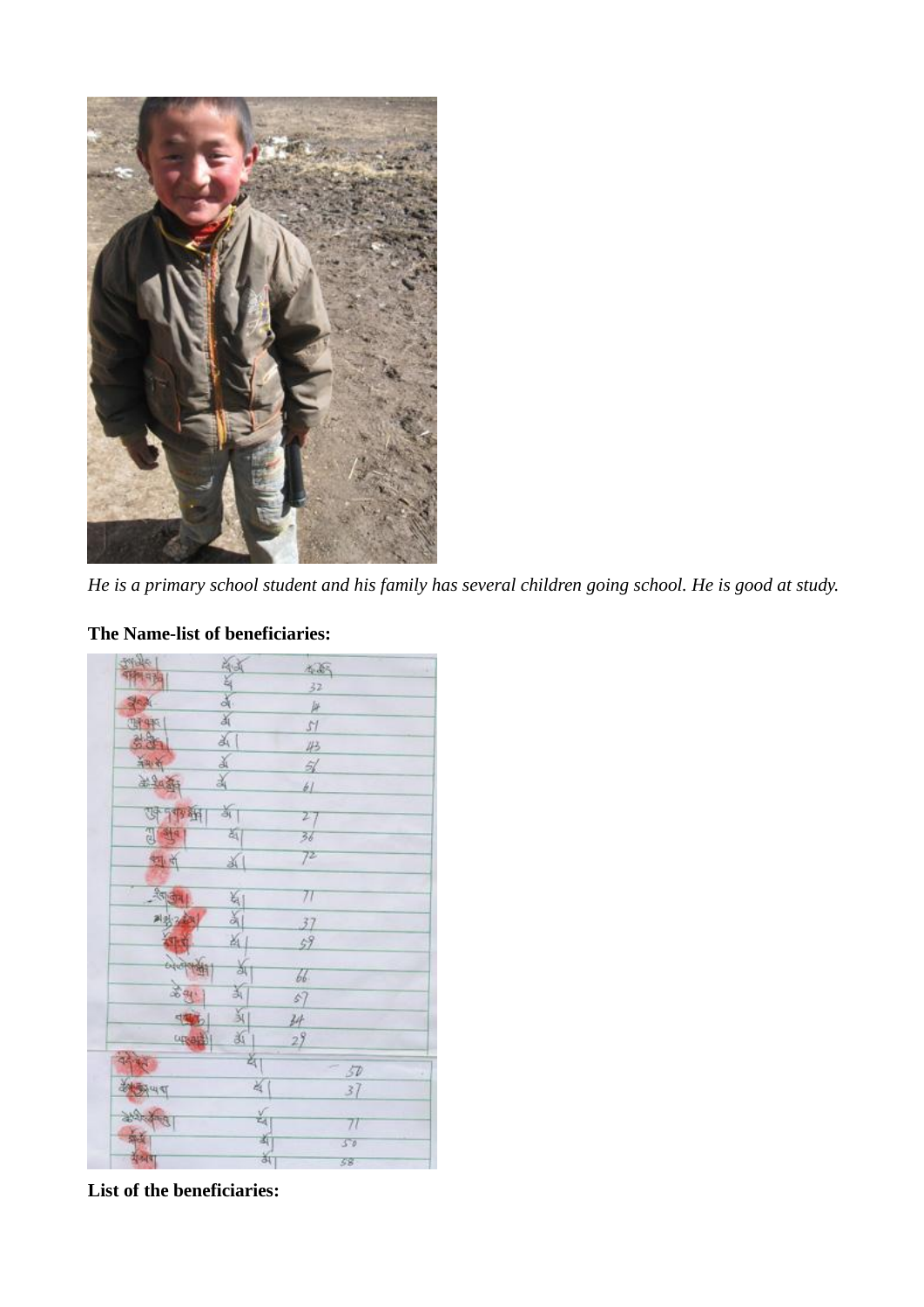| Name             | <b>Sex</b> | Age |
|------------------|------------|-----|
| Gnas brtn        | Male       | 32  |
| Snang mo         | Female     | 14  |
| Kunbzang         | Female     | 51  |
| Zom ko           | Female     | 56  |
| Tse ring sgron   | Female     | 61  |
| Kun dga sgron    | Female     | 27  |
| Klu sgrub        | Male       | 36  |
| Bkr go           | Female     | 72  |
| Rig rgyl         | Male       | 71  |
| Lha atsam        | Female     | 37  |
| 'og go           | Male       | 59  |
| Ye xes sgron     | Female     | 66  |
| Tse lu           | Female     | 57  |
| Bkr te           | Female     | 34  |
| Yar msto         | Female     | 29  |
| Bde legs         | Male       | 50  |
| Chos rgyn yag    | Male       | 37  |
| Tse ring norj bu | Male       | 71  |
| Sko mo           | Female     | 50  |
| Lo yag           | Female     | 58  |
| Lah skyid        | Female     | 43  |

# **Thanks letter**

|        | क्तान्डी हिस्सा                                                                                                                                       |                       |  |
|--------|-------------------------------------------------------------------------------------------------------------------------------------------------------|-----------------------|--|
|        | 1043 Port Control polar et al alal                                                                                                                    |                       |  |
|        | क्षिपे पूजा में मुद्दे पहुँचे के बिसंबर्ध के देश कुछ मुख्य के पुजा के पुजा के प<br>અન્ય મે પ્રાણિ હતા તે પૈત્રીઓને પરિત્યન વર્ષા દેવોને               |                       |  |
|        | ကြီးရာ ဂျီး ဂျီးမွေးစေးခါ ဝင်းမ နှင့်ရီးပေးခဲ့ရေး၌ ဂျာဒ်မည်ပုံ အမ<br>र्यक्ष्ये के देखि अछिन्द क्षेत्र (संस्कृत्येद्विकार्यक्रम् ने वन्मान्दीक्ष्म     |                       |  |
|        | द्ध् शङ्गबर्रहेन्द्रं देशरे समुद्धश्रेष्ठमा पादेश्वेष होरेसा <del>बोर्ड व</del> िष्कृत्यम् ।<br>नेक्शन देखानुसुलानुरुकेकोल्फिक्शन कश्मरानी अनुसार्जुन |                       |  |
|        | etogyglal a Arcadera distaga gilla i se a larindal 27 Altrai<br>ब्क्षेशल रूप, गए क्षेत्र्फ्रेंच मराखेन हेर्नुहुत् चारण के स्नुका                      |                       |  |
| أستقطع | बूर्पस देने ईर इस्ट्रेन्ट के समस्लाईपाल के नवीर पड़ केन दें कैन्                                                                                      |                       |  |
|        | क्टूर् बन्नः सिर्माञ्जन्तः सम्बिन् कूर्णन्तं पत्रित वांबेषे जुन्मी]<br>ক্ষ্ণিক দুট দুট ক্ষ্ণসম্পূৰ্ণ কৰিবলৈ।                                          |                       |  |
|        |                                                                                                                                                       | مجانبها وسيجد المعيان |  |
|        |                                                                                                                                                       | 14311-297-1897        |  |
|        | 建闭造合模主长出来的型尾                                                                                                                                          | 8. JUNI               |  |